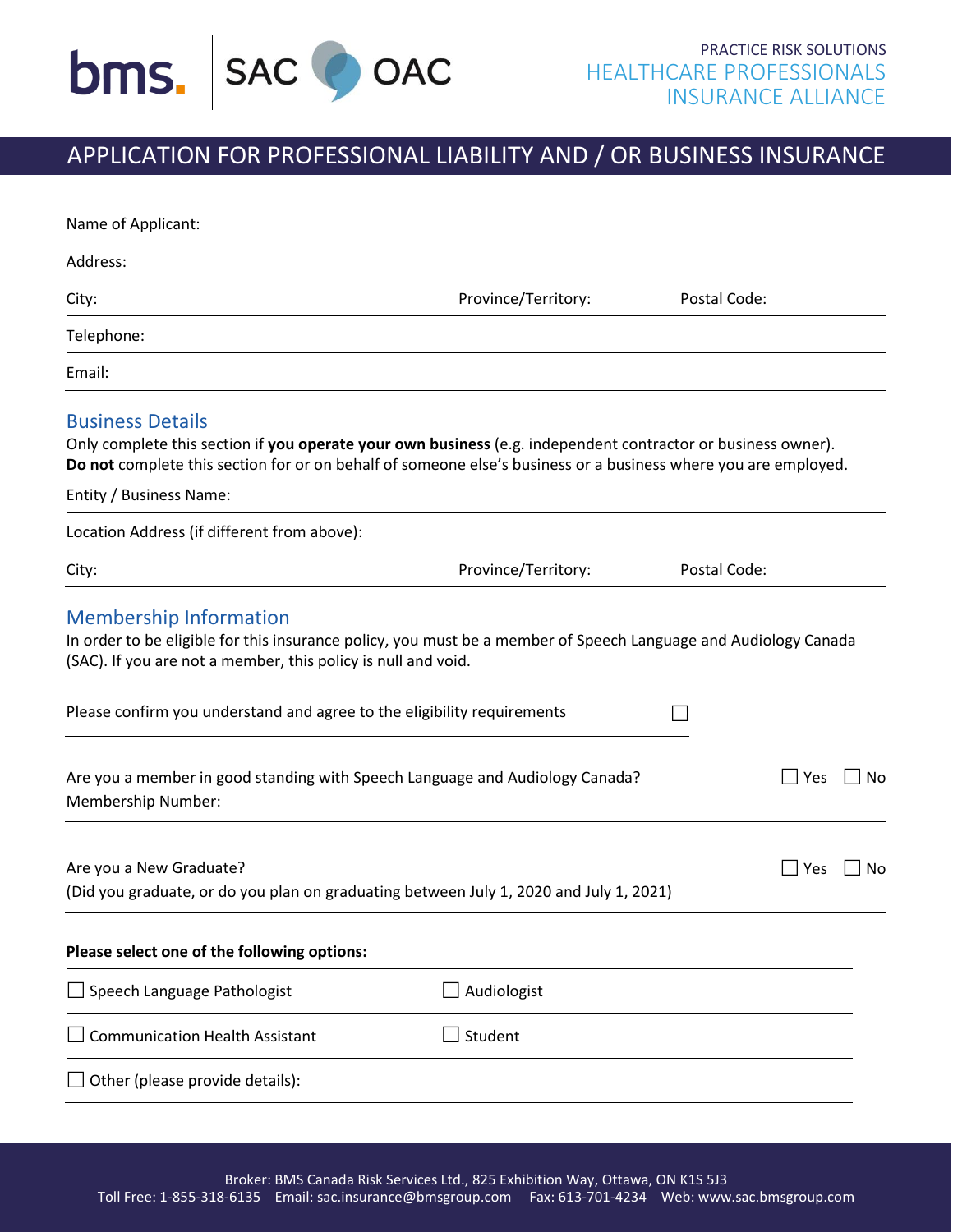# Applicant Details

| Do you provide in-person services outside of Canada?<br>If yes, please provide details.                                                                                                                           | Yes        | No        |
|-------------------------------------------------------------------------------------------------------------------------------------------------------------------------------------------------------------------|------------|-----------|
| Do you or your business provide e-counselling services outside of Canada?                                                                                                                                         | ∣∣Yes      | No        |
| Do you provide professional services outside the scope of Speech Language Pathology, Audiology or<br>Communicative health Assistance for which you require insurance coverage?<br>If yes, please provide details. | $\Box$ Yes | No        |
| Do you work exclusively in Public Practice (ex: Hospitals, Long-term care facilities, Rehabilitation<br>centers, Schools, Home care)?                                                                             | $\Box$ Yes | $\Box$ No |
| [Note: Services provided must be funded by provincial/territorial health insurance plans and/or<br>through federal programs (e.g.: First Nations, Inuit and Veterans programs)]                                   |            |           |
| Has any application for Professional Liability, Commercial General Liability and/or Property insurance $\Box$ Yes<br>ever been denied or cancelled?<br>If yes, please provide details.                            |            | $\Box$ No |
| Have you ever sustained a Professional Liability, Commercial General Liability and/or Property loss or $\Box$ Yes<br>has such a claim been made against you?<br>If yes, please provide details.                   |            | No        |
| Have you any knowledge of a negligent act, error and omission or breach of duty which might give<br>rise to a claim against you?<br>If yes, please provide details.                                               | Yes        | No        |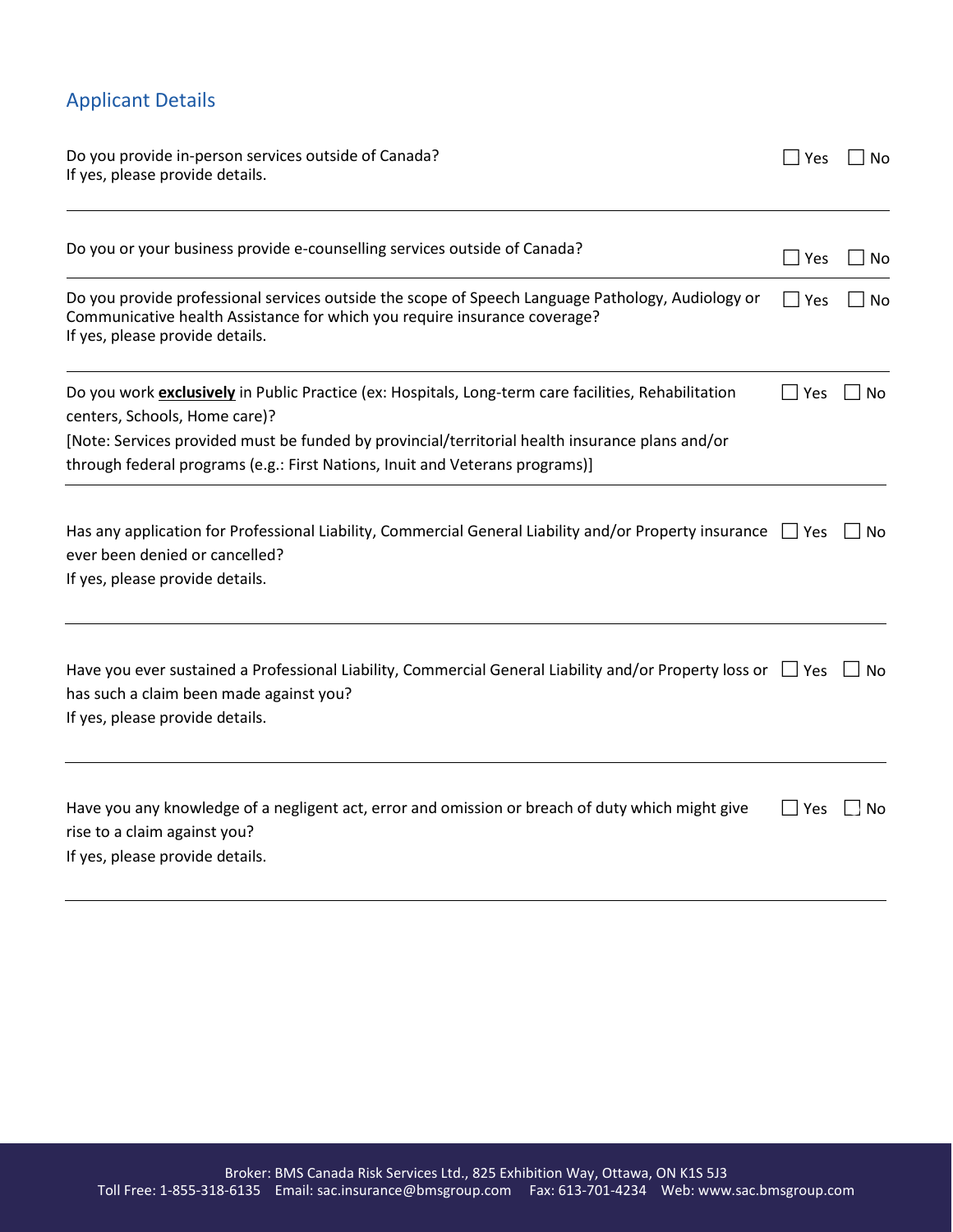## Professional Liability Insurance

**Professional Liability Insurance (PLI)** protects you against liability or allegations of liability for injury or damages that have resulted from a negligent act, error, omission or malpractice that has arisen out of your professional capacity as a Speech-language Pathologist, Audiologist, or Communication Health Assistant. Your policy also responds if a complaint is made against you to your regulatory body. Policy Form: Claims Made

Includes: Legal Expense (Disciplinary Hearings) \$150,000 per claim/aggregate Criminal Defence Reimbursement \$125,000 per claim/aggregate Sexual Abuse Therapy Fund \$25,000 aggregate limit Loss of Earnings **\$750/day** Extended Reporting Period 7 years automatically included

|                                                                                                          | <b>Coverage Limits</b>                        | <b>Cost</b>  |
|----------------------------------------------------------------------------------------------------------|-----------------------------------------------|--------------|
| Option 1                                                                                                 | \$5,000,000 per claim<br>\$6,000,000 per year | $\Box$ \$53  |
| Option 2                                                                                                 | \$7,000,000 per claim<br>\$8,000,000 per year | $\Box$ \$139 |
| Option 3: New Grad<br>Only available for new graduates within their first year<br>of purchasing coverage | \$5,000,000 per claim<br>\$6,000,000 per year | $\Box$ Nil   |

### Clinic Professional Liability

In the event of a claim, both the treating professional (any regulated health professional) and the business are likely to be named in a statement of claim or lawsuit. Clinic Professional Liability Insurance protects the business and its assets in such circumstances. You should purchase this coverage if you have health professionals working for, or on behalf of, your clinic and billing under your clinic name. In addition, if you do not have employees but have an incorporated clinic, you should also purchase this coverage.

Please note that coverage should be purchased by one individual on behalf of the business owners, employees, and /or business entity. Coverage limits are shared with your Individual Professional Liability.

Do you require Clinic Professional Liability coverage?

| ง∩ |
|----|
|    |

Does the business provide professional services outside the scope of speech language pathology  $\Box$  Yes  $\Box$  No or audiology? If yes, please list all services provided.

| Number of Staff<br>(Employed or Contracted) | <b>Speech Language and Audiology only</b><br><b>Clinics</b> | <b>Multidiscipline Clinics</b> |
|---------------------------------------------|-------------------------------------------------------------|--------------------------------|
| Individual                                  | $$140\Box$                                                  | $N/A \Box$                     |
| Business with 2-5 staff                     | $$250$ $\square$                                            | $$350$ $\square$               |
| Business with 6-10 staff                    | \$400□                                                      | $$500$ $\square$               |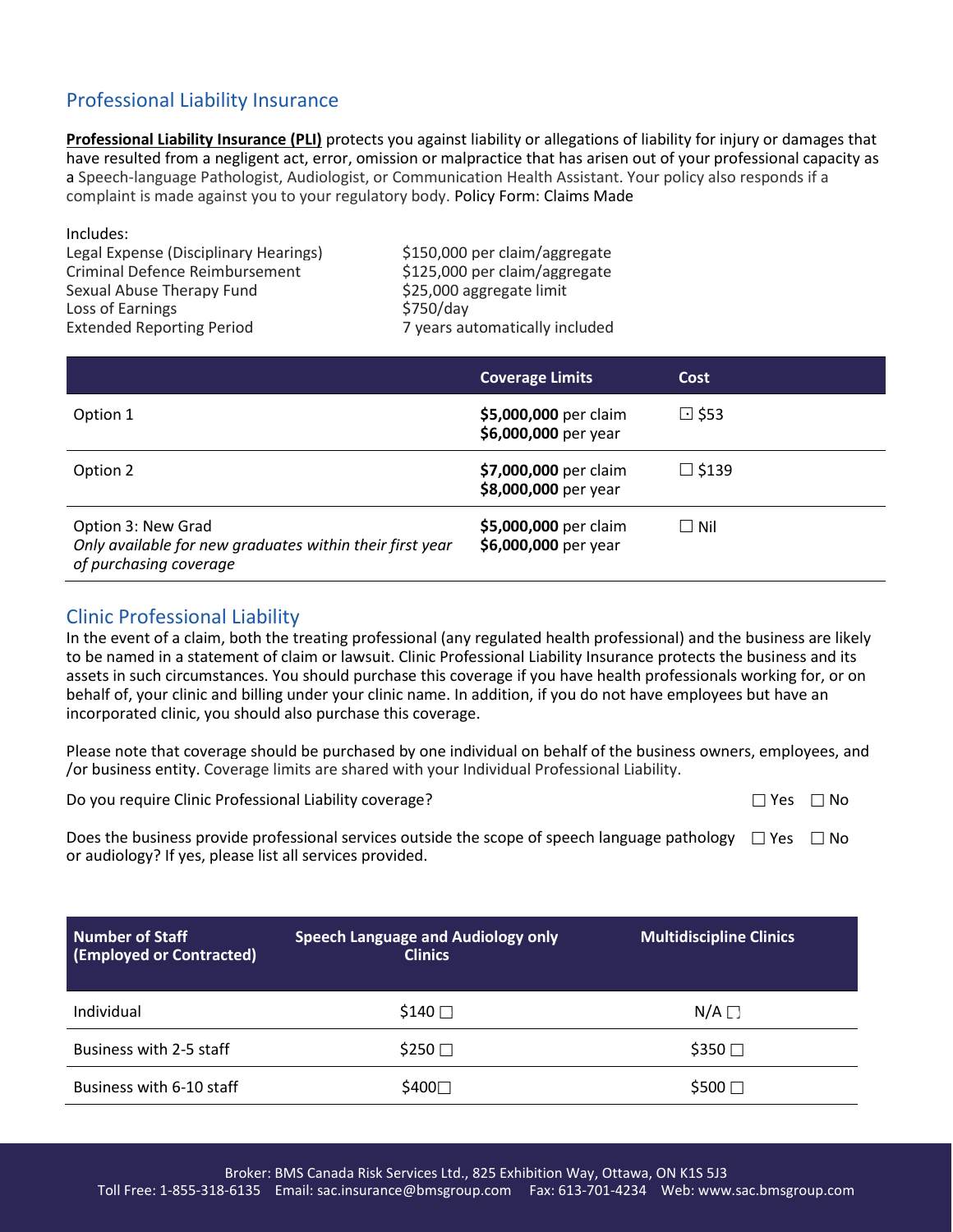| Business with 11-15 staff | $$750$ $\Box$   | $$850$ $\square$ |
|---------------------------|-----------------|------------------|
| Business with 16-20 staff | \$825 □         | $$925 \square$   |
| Business with 20+ staff   | Referral $\Box$ | Referral $\Box$  |

### Commercial General Liability

**Commercial General Liability (CGL)** protects you against claims arising from injury or property damage that you may cause to another person as a result of your operations and/or premises. For example, a client may slip and fall on a wet floor on your premises.

**Individual CGL** is recommended independent contractors or business owners with no other healthcare providers delivering services on your behalf.

**Business CGL** is recommended for business owners with other healthcare providers delivering services on your behalf.

#### Occurrence-based policy

Includes:<br>Bodily Injury and Property Damage Per Limit Selected (\$1,000 Property Damage Deductible) Products-Completed Operations<br>
Per Limit Selected<br>
Per Limit Selected Personal Injury and Advertising Injury Medical Payments<br>
Tenants' Legal Liability<br>
Tenants' Legal Liability<br>
Tenants' Legal Liability \$500,000 (\$1,000 Deductible) Non-Owned Automobile **Included** Damage to Hired Automobiles **\$100,000** (\$1,000 Deductible)

Do you require Commercial General Liability coverage? If yes, please select from the table below:

 $\Box$  Yes  $\Box$  No

| <b>Number of Staff</b><br>(Employed or contracted) | <b>Option 1:</b><br>\$5,000,000 per claim<br>\$6,000,000 per aggregate | <b>Option 2:</b><br>\$7,000,000 per claim<br>\$8,000,000 per aggregate |
|----------------------------------------------------|------------------------------------------------------------------------|------------------------------------------------------------------------|
| Individual                                         | \$195 □                                                                | $$259$ $\square$                                                       |
| Business with 2-5 staff                            | $$225$ $\square$                                                       | \$289□                                                                 |
| Business with 6-10 staff                           | $$325$ $\square$                                                       | $$389$ $\square$                                                       |
| Business with 11-15 staff                          | $$450$ $\Box$                                                          | $$514$ $\Box$                                                          |
| Business with 16-20 staff                          | $$600 \square$                                                         | $$664$ $\square$                                                       |
| Business with 20+ staff                            | Referral $\Box$                                                        | Referral $\Box$                                                        |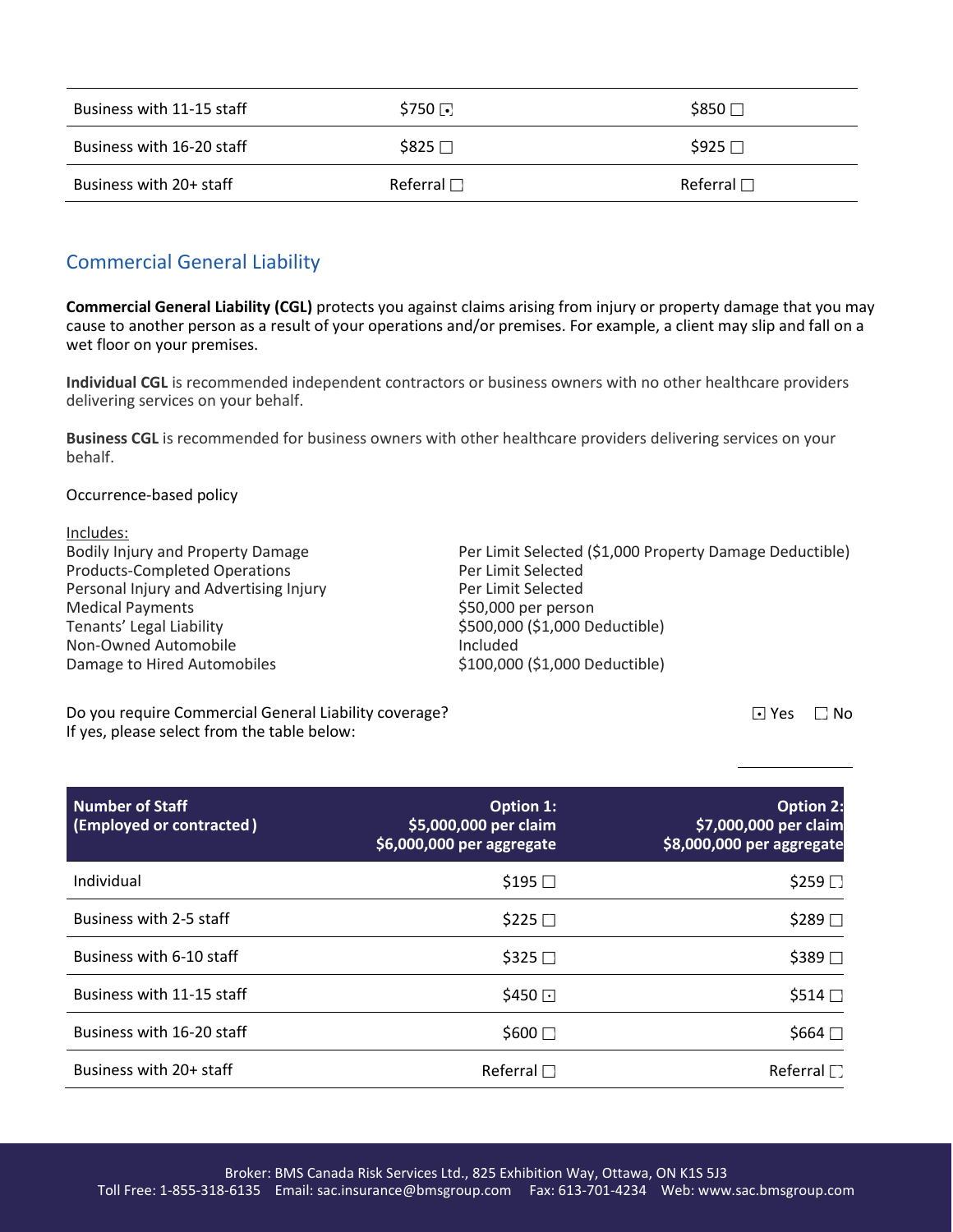### CONTENTS AND CRIME COVERAGE (for Individuals or Business Owners)

**Contents** covers items usual to an office, including desks, chairs, filing cabinets and computers, as well as any equipment, stock and improvements and betterments.

**Crime** coverage protects against financial loss due to dishonesty, fraud, or theft of money, securities or other property owned by the office/clinic.

**Business Interruption** insures against loss of income resulting from direct physical loss or direct physical damage to the premises by an insured peril (e.g. fire).

\$125,000 Contents on premises including leasehold improvements and betterments limit

Premium: From \$525

Do you require Contents and Crime Coverage? If yes, please select:

[ Yes ∴ No

#### Please contact BMS if you require:

- $\Box$  Building or condominium unit coverage
- $\Box$  Flood and Earthquake coverage
- $\Box$  Higher limits of coverage
- $\Box$  Coverage at an additional location
- $\Box$  Equipment breakdown coverage

### Accidental Death and Dismemberment

Provides a lump-sum benefit in the event of Accidental Death or Disablement including loss or loss of use of limbs, sight, speech or hearing.

Other ancillary benefits, such as Rehabilitation Benefit, Occupational Training benefit, Child Care Benefit, Disability Fitness Equipment Benefit may be added to provide a tailored and comprehensive package.

**Coverage: \$25,000 Limit Premium: \$22**

Do you require additional Accidental Death & Disablement coverage?

If yes, please indicate your date of birth

*Note: Not available to individuals over 70 years of age.*

### Cyber Security and Privacy Liability

Your Professional Liability Insurance policy **automatically** includes \$50,000 of Privacy Breach Expense Coverage for insured members. To increase your individual cyber security and privacy liability limit to \$1,000,000, please select the applicable option below.

Do you require additional Cyber Security and Privacy Liability coverage?  $\Box$  Yes  $\Box$  Yes  $\Box$  No

 $\Box$  Yes  $\Box$  No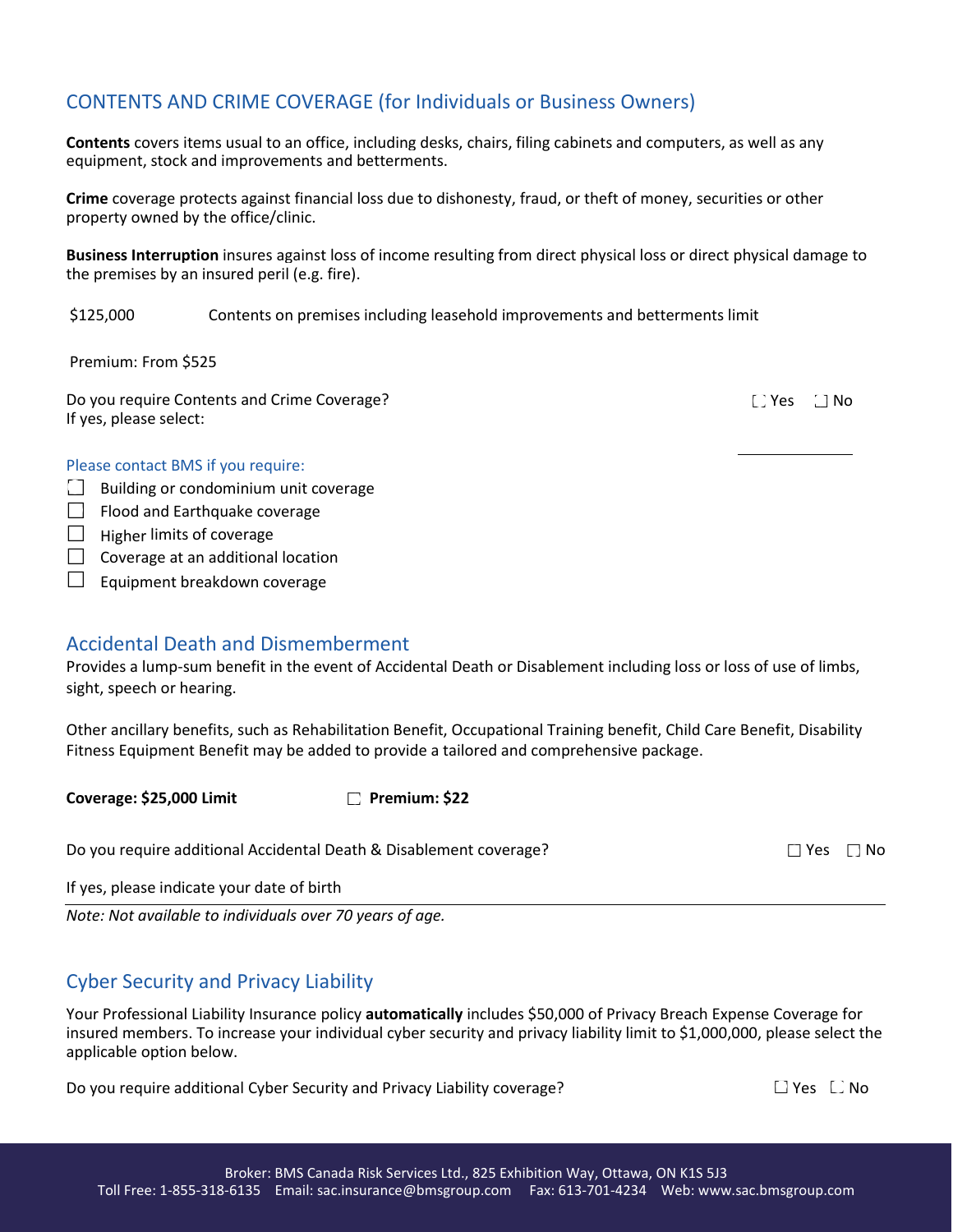| <b>Individual Practitioners</b>                                 | $\Box$ \$98 annual premium    |
|-----------------------------------------------------------------|-------------------------------|
| Business & Employees - \$0 to \$500,000 gross revenue           | $\Box$ \$575 annual premium   |
| Business & Employees $-$ \$500,001 to \$1,000,000 gross revenue | $\Box$ \$795 annual premium   |
| Business & Employees - \$1,000,001 to \$1,500,000 gross revenue | $\Box$ \$925 annual premium   |
| Business & Employees - \$1,500,001 to \$2,000,000 gross revenue | $\Box$ \$1,100 annual premium |
| Business & Employees - \$2,000,001 to \$2,500,000 gross revenue | $\Box$ \$1,250 annual premium |
| Business & Employees - \$2,500,001 to \$3,000,000 gross revenue | $\Box$ \$1,310 annual premium |
| Business & Employees - Above \$3,000,000 gross revenue          | Referral                      |
| A deductible of \$1,000 applies to all options above.           |                               |

Policy aggregate limit of liability for Damages, Claims Expenses, Penalties, Cyber Extortion Loss, Data Protection Loss, Business Interruption Loss and PCI Fines, Expenses and Costs: CAD 1,000,000

#### **Sub-limits:**

Regulatory Defence and Penalties: CAD 250,000 PCI Fines, Expenses and Costs: CAD 100,000 (if PCI Compliant) Cyber Extortion: CAD 100,000 Data Protection Loss: CAD 100,000 Business Interruption Loss: CAD 100,000 Forensic Expenses sublimit: CAD 25,000 Dependent Business sublimit: CAD 10,000

100,000 Notified Individuals in the Aggregate for Business Cyber Security & Privacy Liability 5,000 Notified Individuals in the Aggregate for Individual Cyber Security & Privacy Liability

Aggregate Limit of Coverage for Computer Expert Services, Legal Services and Public Relations and Crisis Management Expenses combined: CAD 250,000

Deductible CAD 1,000

**Does your business transfer funds?** If so, BMS recommends you consider adding Fraudulent Instruction coverage - \$25,000 limit starting from \$175/year. This is only applicable to Members who buy the \$1M Cyber Security & Privacy Liability. Please contact BMS to find out more or purchase this additional cover.

| Have you ever had a privacy breach and/or network security incident in the past?<br>If yes, please provide details.                                                                                |              | $\Box$ No |
|----------------------------------------------------------------------------------------------------------------------------------------------------------------------------------------------------|--------------|-----------|
| Are your portable data storage devices encrypted (i.e. Laptop, USB Stick)?<br>Please note this policy excludes any loss or liability arising from information contained on a non-encrypted device. | r 1 Yesi     | $\Box$ No |
| Do you implement basic loss control measures such as: Antivirus software, a firewall and/or regular<br>software patch installations?                                                               | $\Gamma$ Yes | $\Box$ No |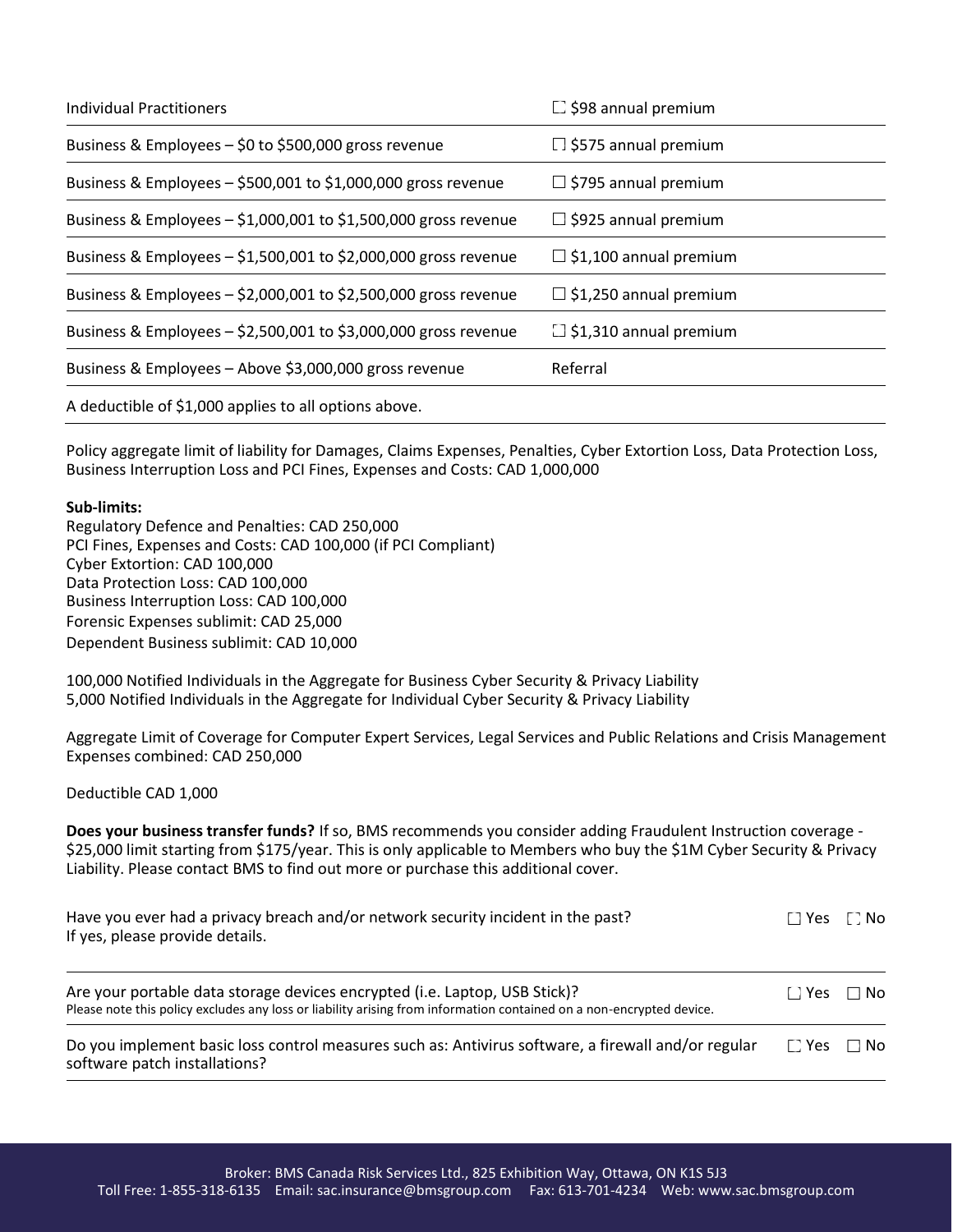### New! Legal Services package

Specialized legal advice for personal and/or business matters is just a phone call away.

**For \$30/year** – SAC members now have access to:

#### **Unlimited Telephone Legal Advice**

Unlimited access to a confidential 24/7 helpline to speak with a lawyer about any legal issue. Your legal questions do not have to be related to your professional practice or insurance policies.

#### **150+ Legal Documents and templates online, anytime you need them**

Take advantage of an online library of customizable templates and up-to-date legal documents that have been drafted by lawyers.

#### **Legal Document Reviews**

Lawyers will review your legal documents e.g. contracts (6 pages or less) and will draft simple legal letters on your behalf.

#### **ID Theft resources and support**

Specialized resources to reduce the risk of identity theft as well as expert assistance if an incident is to arise

Would you like to purchase the Legal Services Package?  $\square$  Yes  $\square$  No

### Employment Practices (Management) Liability

Do you employ administrative and/or professional staff? Does your clinic engage independent contractors, volunteers, or students?

This insurance is designed for business owners to protect against allegations of employment practice violation, including wrongful termination, discrimination, workplace harassment, and others.

Do you require Employment Practices Liability? If yes, please complete the fields below

|          | Limit       | <b>Deductible</b> | Premium <sup>*</sup>        |
|----------|-------------|-------------------|-----------------------------|
| Option 1 | \$100,000   | \$1,000           | $\Box$ \$240 annual premium |
| Option 2 | \$250,000   | \$1,000           | $\Box$ \$325 annual premium |
| Option 3 | \$500,000   | \$1,000           | $\Box$ \$345 annual premium |
| Option 4 | \$1,000,000 | \$1,000           | $\Box$ \$450 annual premium |

*\*Rates are for Clinics/Groups of Clinics under the same ownership with 25 employees or fewer. Please contact BMS Group to secure coverage for Clinics/Groups of Clinics with more than 25 employees.*

 $\Box$  Yes  $\Box$  No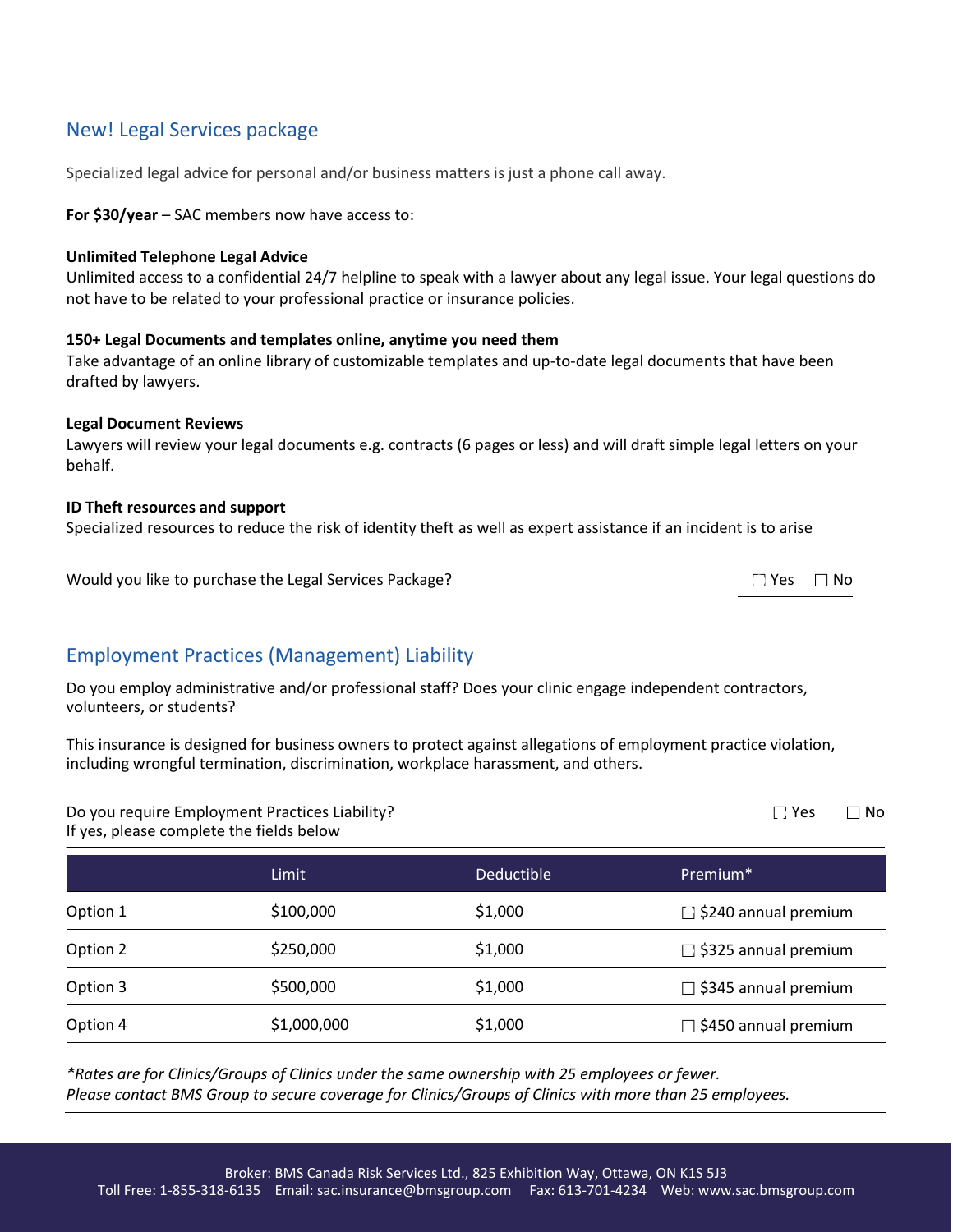Has there been or are there now pending, any Claims against the Company, or any past, present directors, officers or employees of the company:

| Involving any employment law?<br>If yes, please provide details:                                                                                 | $\Box$ Yes   | $\Box$ No |
|--------------------------------------------------------------------------------------------------------------------------------------------------|--------------|-----------|
| Involving non-employment related discrimination or sexual harassment?<br>If yes, please provide details:                                         | $\sqcap$ Yes | ∴∃No      |
| During the past 12 months, has the Company experienced any change in controlling ownership of<br>the Company?<br>If yes, please provide details: | $\Box$ Yes   | $\Box$ No |

### **Declaration**

I declare that during the last five years no insurer has cancelled, declined or refused to issue me/us any form of liability insurance and that this application discloses the hazards known to exist at the date of this application.

I declare that the statements herein are in every respect true and correct and hereby apply for a contract of insurance to be based upon the truth of the said statements.

I declare that I am a member in good standing with Speech Language and Audiology Canada. If it is determined that I do not hold an active membership, I understand that my insurance policy is null and void.

Submitting this form does not bind the Applicant or company to complete the insurance but is agreed that this form shall be the basis of the contract should a policy be issued.

#### **The insurance premium is fully retained and not refundable.**

| Signed by: |  |  |
|------------|--|--|
| Date:      |  |  |
|            |  |  |

### Payment Information

#### **The following provinces are subject to provincial sales tax:**

Ontario residents add 8% sales tax Québec residents add 9% sales tax Manitoba residents add 7% sales tax Newfoundland residents add 15% sales tax Saskatchewan residents add 6% sales tax Sub-total \$ Tax  $\uparrow$ 

All other provinces are exempt. GST is not applicable to insurance premiums.

| Sub-total         | \$ |
|-------------------|----|
| Tax               | ς  |
| Total Enclosed \$ |    |